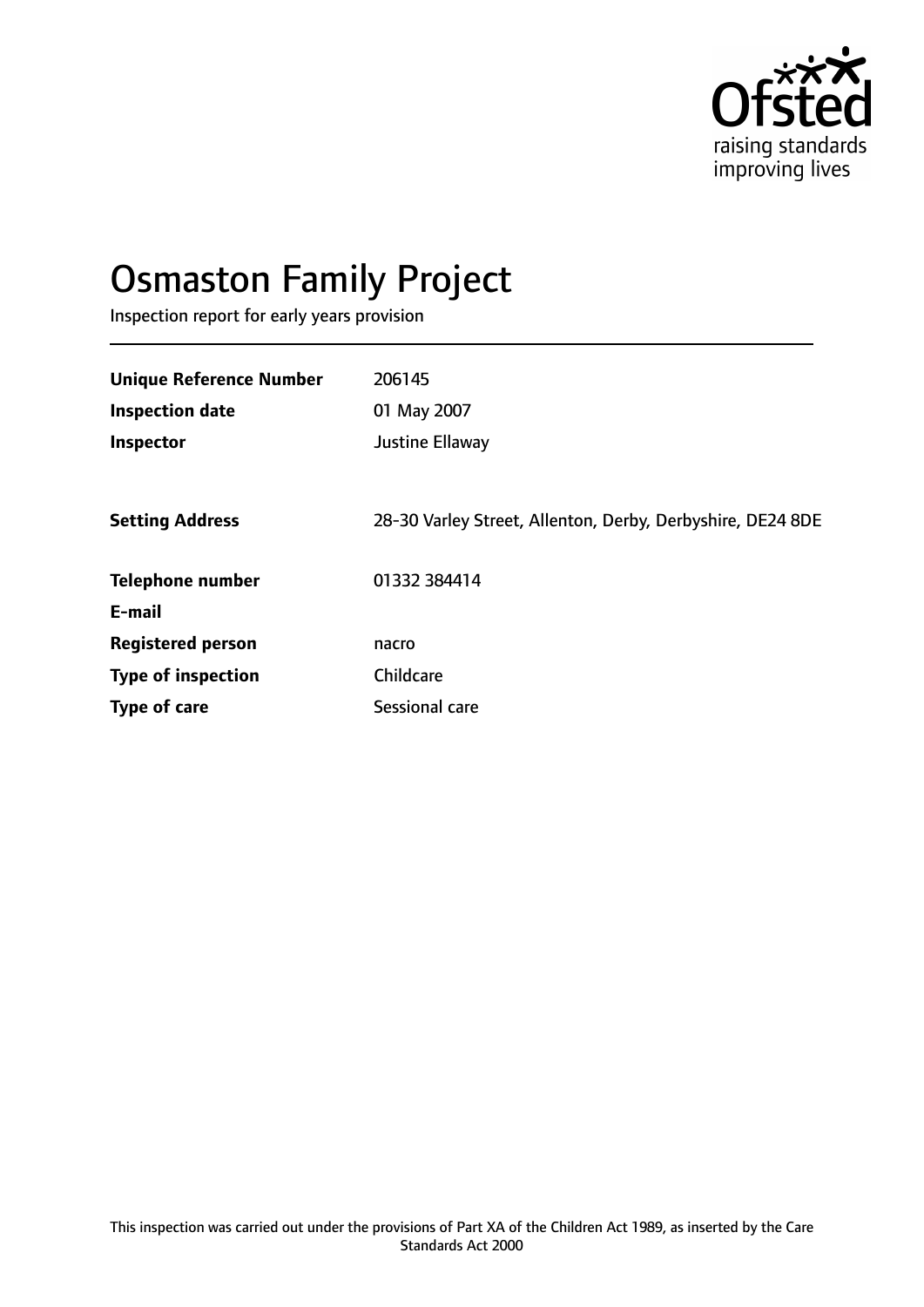### **ABOUT THIS INSPECTION**

The purpose of this inspection is to assure government, parents and the public of the quality of childcare and, if applicable, of nursery education. The inspection was carried out under Part XA Children Act 1989 as introduced by the Care Standards Act 2000 and, where nursery education is provided, under Schedule 26 of the School Standards and Framework Act 1998.

This report details the main strengths and any areas for improvement identified during the inspection. The judgements included in the report are made in relation to the outcomes for children set out in the Children Act 2004; the National Standards for under 8s day care and childminding; and, where nursery education is provided, the *Curriculum guidance for the foundation stage.*

The report includes information on any complaints about the childcare provision which Ofsted has received since the last inspection or registration or 1 April 2004 whichever is the later.

### **The key inspection judgements and what they mean**

*Outstanding: this aspect of the provision is of exceptionally high quality Good: this aspect of the provision is strong Satisfactory: this aspect of the provision is sound Inadequate: this aspect of the provision is not good enough*

For more information about early years inspections, please see the booklet *Are you ready for your inspection?* which is available from Ofsted's website: *www.ofsted.gov.uk.*

### **THE QUALITY AND STANDARDS OF THE CARE**

On the basis of the evidence collected on this inspection:

The quality and standards of the care are good. The registered person meets the National Standards for under 8s day care and childminding.

### **WHAT SORT OF SETTING IS IT?**

Osmaston Family Project is run by Nacro. It opened in 1996 and operates a pre-school and crèche from a room within the Osmaston Family Project, Allenton, Derby. A maximum of 16 children may attend the pre-school or crèche at any one time. The pre-school is open Monday, Tuesday and Wednesday from 09.15 to 11.45 and 13.00 to 15.00 for 52 weeks of the year. The crèche is open Thursday and Friday during term time depending on courses. Activity days are held during school holidays. All children share access to a secure enclosed outdoor play area.

There are currently 25 children aged from two to under five years on roll. Children come from the local community.

The pre-school and crèche employ four members of staff. All staff hold appropriate early years qualifications.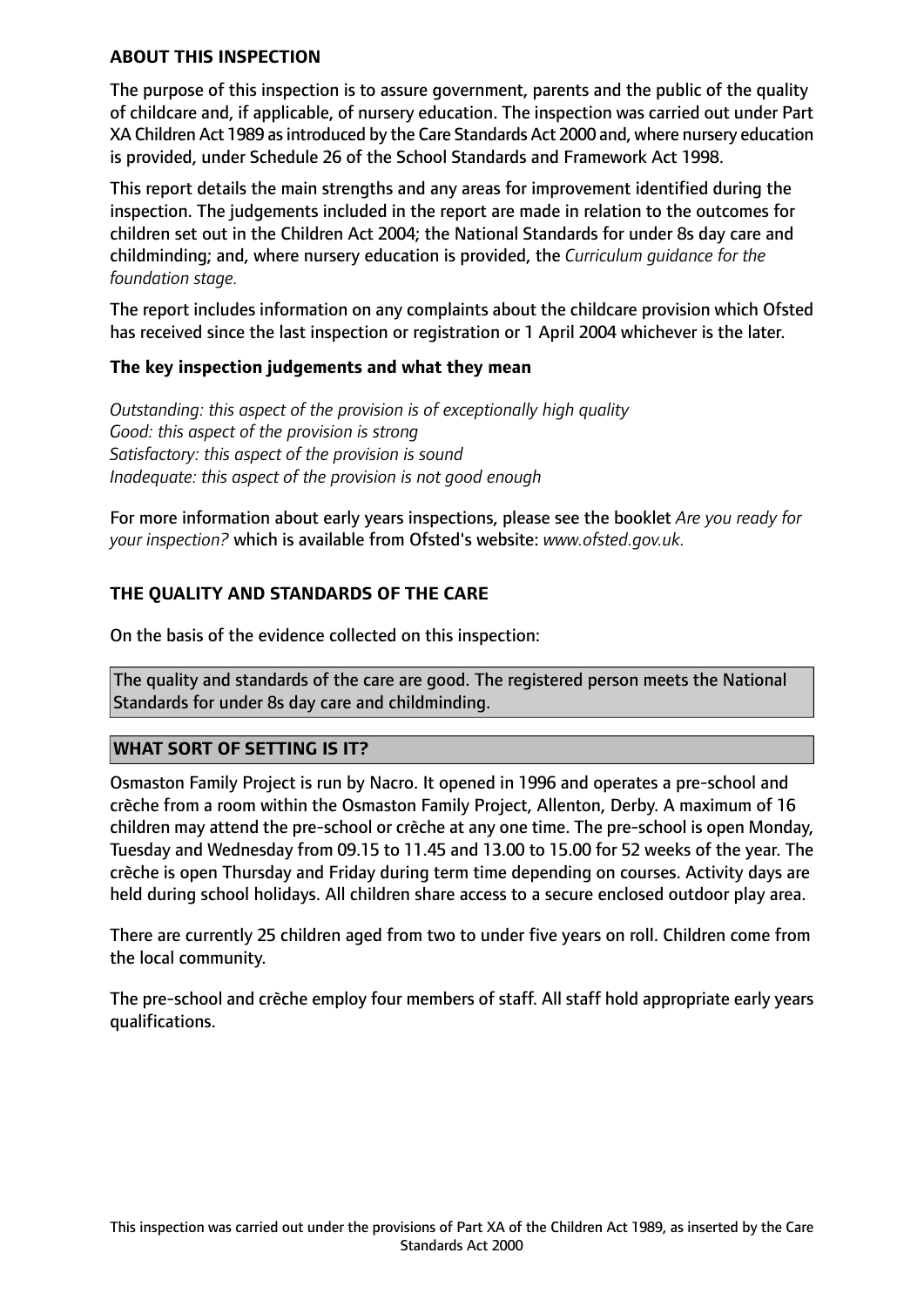## **Helping children to be healthy**

The provision is good.

Children's good health is well promoted. Staff clean tables before meals and after messy play. Children wash their hands at appropriate times using liquid soap and paper towels. Some children do this without reminder. Nappy changing procedures minimise the risk of cross-infection,staff wear disposable gloves and aprons and clean the mat after each change. A clear sick child policy is in place which lists common illnesses and exclusion periods to protect all children at the setting. Regular reminders are sent to parents about the importance of sun protection for when children play outside. Children are encouraged to blow their own nose and dispose of the tissue.

Children receive appropriate care when they have an accident or are ill. A clear medication policy is shared with parents. Appropriate records are maintained when medicine is administered or a child has an accident. A high number of staff have a first aid qualification. Written permission has been requested from parents to seek any necessary emergency medical treatment or advice to ensure that children's health needs are met in the event of an emergency.

Children have opportunities to play outside in the well planned outdoor play area with large climbing equipment as well as smaller toys such as sit and ride toys and balls and hoops. They learn about a healthy lifestyle through discussion and activities. The community dentist visited to demonstrate how they should brush their teeth properly. They have recently participated in an activity on the importance of hand washing. They grow vegetables in the garden.

Children are well nourished. There is always fruit available at snack time. Children's social skills are promoted because staff sit with the children and talk to them. Children pour their own drinks, with support from staff if necessary, to promote their independence at meal times. Staff are sensitive to when younger children need a drink during the session.

# **Protecting children from harm or neglect and helping them stay safe**

The provision is good.

Children are cared for in a bright and welcoming environment. The room is laid out before children arrive, so they can immediately begin playing. It is very well organised to encourage children to start playing, the tables are set up with different activities, for example, role play, craft, colouring and small world toys. There are bright and attractive displays of the children's work along with a notice board for parents. As a result children feel comfortable and secure as they enter the room. There is a bright and attractive outdoor area with an enclosed play area and a separate enclosed garden for children to use.

Children have access to a good range of age appropriate toys and resources. They are in very good condition and are bright and attractive. Good consideration is given to the range of toys, for example, the home corner is set up with a table that is laid out for a meal with crockery, cutlery, play food and drink. Children play with a stimulating range of outdoor toys including a slide and climbing frame, sit and ride toys and small equipment such as balls and hoops. All of the resources are accessible to children to self-select, they are stored tidily in low-level baskets which children are familiar with. As a result children's independence is well promoted.

Children are cared for in a secure and safe indoor environment. Appropriate safety measures have been implemented indoors, for example, storage heaters are covered over, there are high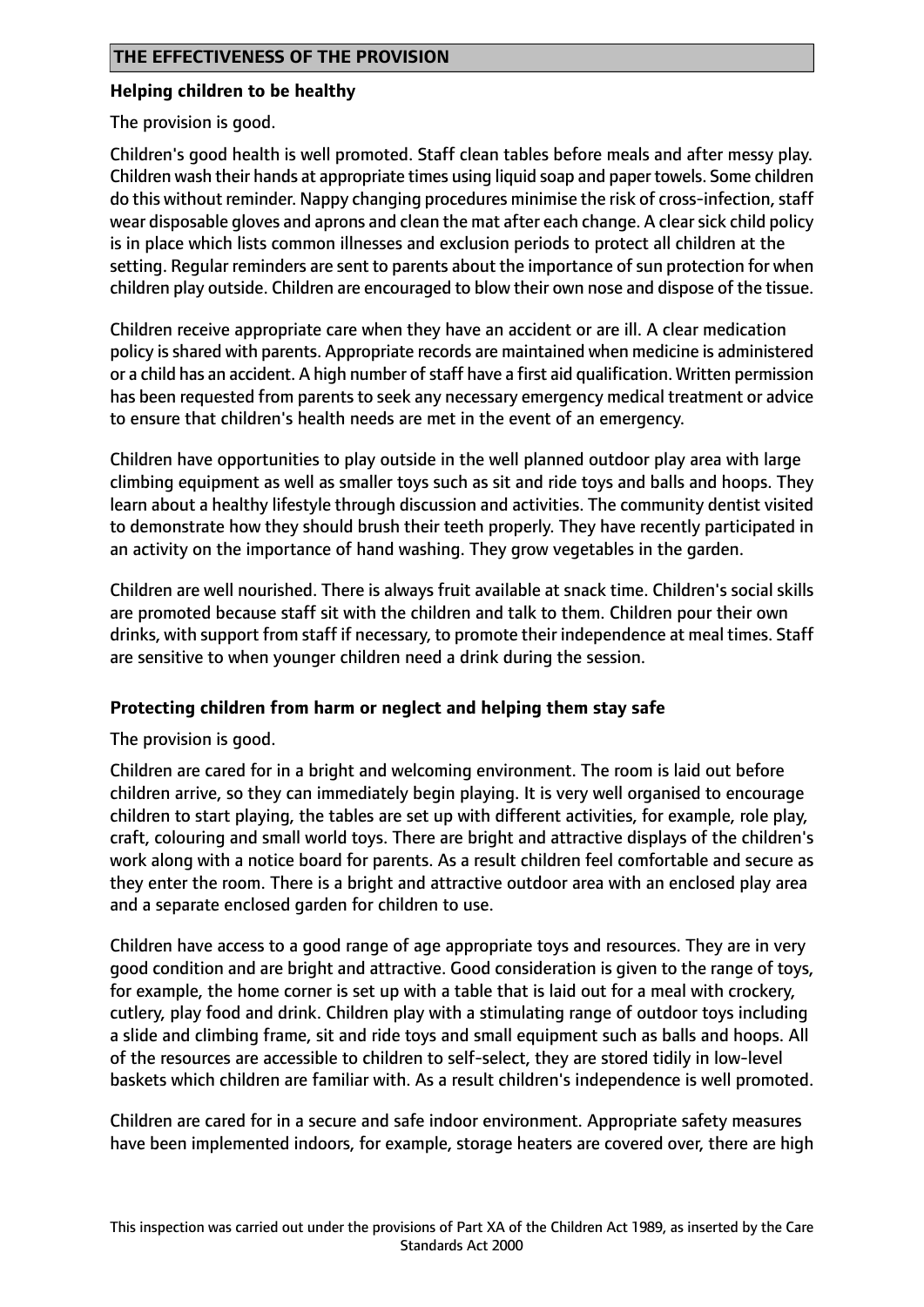locks on the doors and safety gates to prevent access to the stairs. A daily safety check is undertaken prior to the start of the session. There is a clear risk assessment which is updated monthly, along with a clear safety policy, detailing the measures taken and the procedures to be followed. Effective procedures for the safe arrival and collection of children, ensure that they do not leave unsupervised. A staff member monitors the door when children arrive and locks it when all the parents have left. Parents confirm who is collecting the child at each session. Written emergency evacuation procedures are in place and a record of the drills is maintained. The setting operates a high staff to child ratio when they go out to ensure they are safe. A detailed risk assessment is undertaken prior to any outing and updated to incorporate any changes for regular outings. The outdoor area is child-friendly, fully enclosed by fencing and gates and all areas are visible both from indoors and outdoors.

Children are protected because staff understand their role in child protection and are able to put appropriate procedures into practice when necessary. The designated member of staff has had recent training in child protection. A detailed referral form is completed when there are any concerns. There is a clear written child protection statement, informing parents of the setting's responsibility. However, there is currently no procedure in place to deal with an allegation against a member of staff or other adult working in the centre. As a result children's welfare is potentially compromised.

# **Helping children achieve well and enjoy what they do**

The provision is good.

Children are comfortable in entering the setting and separate easily from their carers. They immediately begin playing with the toys. Staff play a song of nursery rhymes as the children enter to help them feel comfortable. A child selects a book and asks a staff member to read it to her, another child goes straight over to the dominoes and starts lining them up.

Staff encourage self-esteem by regularly praising and encouraging the children. A child brings in a birthday cake and a staff member says 'that looks nice' and makes a fuss of him at snack time as she serves the cake. Staff takes his photograph as he blows out his candles, all the children sing 'happy birthday' and then clap.

Children are involved in a varied range of activities which support their development and learning. The session is structured with free play along with activities such as art and craft or painting and the children also enjoy a story and singing. Staff set up activities and resources according to children's interests, for example, they observe a child showing interest in number cards and set these up at the next session. Children are encouraged to develop letter and name recognition as they find their name on the board at story time. There is a picture to help younger children with the recognition. Staff make effective use of observation and assessment to plan for children's next steps. Significant achievements are recorded on a regular basis and transferred to the child's record of achievement. Staff interaction is very good in promoting children's learning and development. Staff join in with play with the children, for example, a staff member makes a sandcastle, she talks through what she is doing so that the children being to learn how to turn theirs over successfully. Another staff member plays with the animals, pretends that one of animals is visiting the farm. As a result children engage in play for long periods of time and are interested in what they are doing.

Children are confident with each other, with staff and with the environment. They move around comfortably, selecting different toys to play with. Children relate well to staff and are comfortable asking them for things, for example, a child asks staff member to read a story.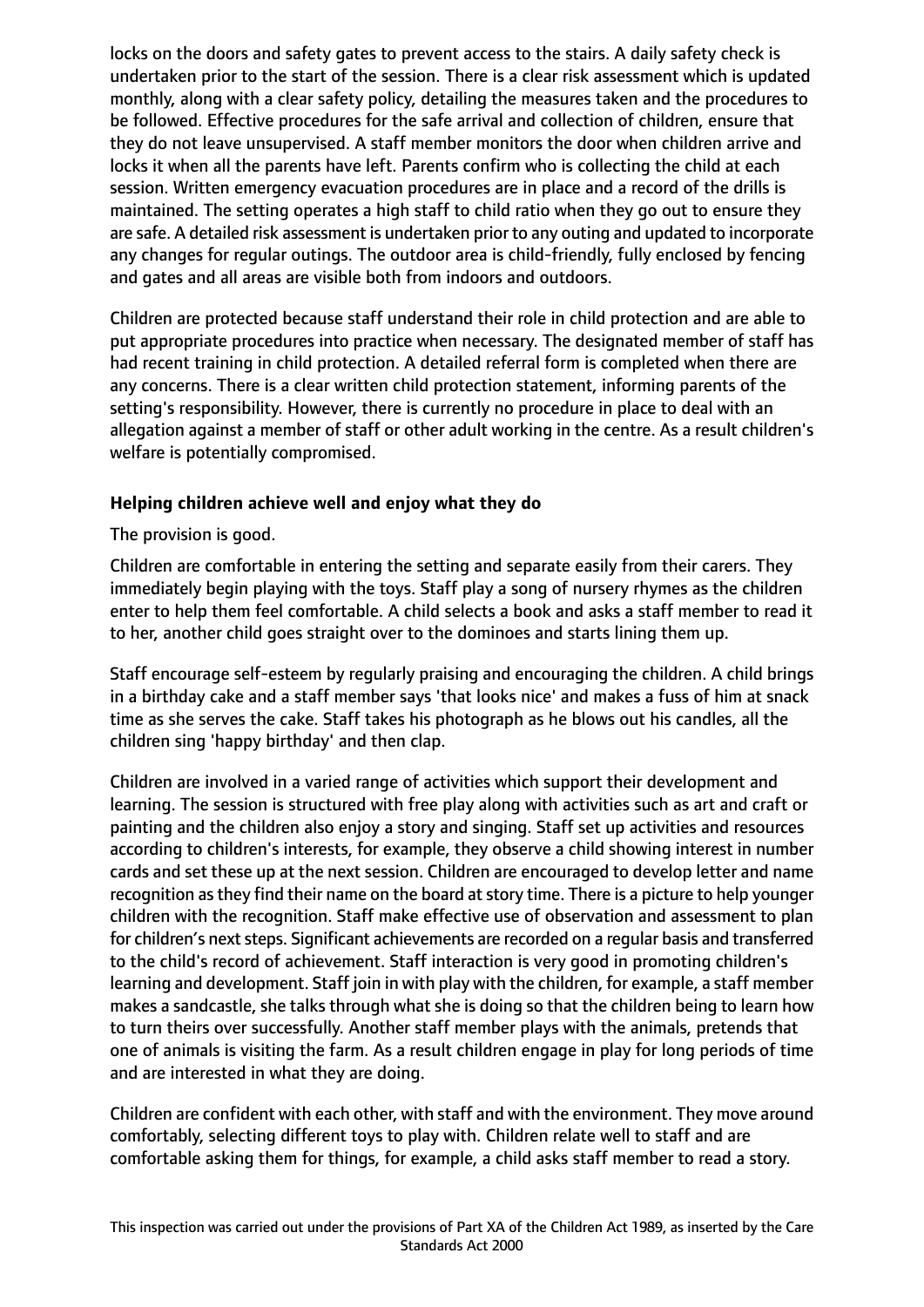## **Helping children make a positive contribution**

The provision is good.

Children's individual needs are met to ensure they are fully included in the life of the setting. There is a clear settling in policy to ensure children feel comfortable and secure. Staff greet children as they arrive, they are friendly and make the children feel welcome. Staff know the children well. Staff are sensitive to the children and their needs, for example, when a child is suffering discomfort from teething a staff member distracts him until he is settled. Babies are given good support, staff talk to them and play with the toys. When she is tired a staff member rocks her to sleep.

Children become aware of wider society through a suitable range of resources including dressing up clothes and play food from different countries, books showing people of different race, disabled play people. Girls and boys are encouraged to play with all of the toys. The setting makes good use of people from the community to come and visit the children, for example, they had a visit from the local fire station to talk about fire safety.

Children with additional needs receive a good level of support. There is a clear policy stating what support will be given. External advice and support is sought if necessary and parents are well informed.

Children behave well and as a result enjoy their time at the setting. They follow instructions given from staff, such as when a staff member asks the children help to tidy away some of the toys to make space to play skittles, several of them help. Children find their own space when joining an activity and do not disturb others. Staff are very effective role models. They encourage good behaviour by praise and encouragement and their positive manner and tone. Any inappropriate behaviour is dealt with very effectively as staff focus on the positive. For example, when a child deliberately knocks a game over, the staff member says 'Let me show you how to play this game'. The child then joins in the game and takes his turn. As a result children learn right from wrong and how to behave responsibly.

Children receive consistent and appropriate care. Staff have a warm and friendly relationship with parents. Parents are comfortable to come into the setting and talk to staff about their children and other things happening in their life. Daily verbal feedback is provided for parents to let them know what their child has been doing and how they have settled. Any relevant issues, such as feeding and sleeping are discussed when children are dropped off and staff pass this information on to other staff working in the setting to ensure consistency of care. Parents receive appropriate information about the setting. There are interesting opportunities for parents to be involved in the setting through activity days run during the school holidays. A planned range of activities based around a different theme is held, and all parents and children encouraged to participate. As a result parents are effectively encouraged to become involved in their child's development.

# **Organisation**

The organisation is good.

A thorough recruitment procedure ensures that all adults are suitable to work with children. There are good systems in place to ensure staff are familiar with their role and responsibilities and keep up to date with any changes. Each staff member has a detailed job description. The induction procedure is comprehensive and a checklist is completed to ensure all areas are covered. Staff attend monthly supervision and regular team meetings. They are given updated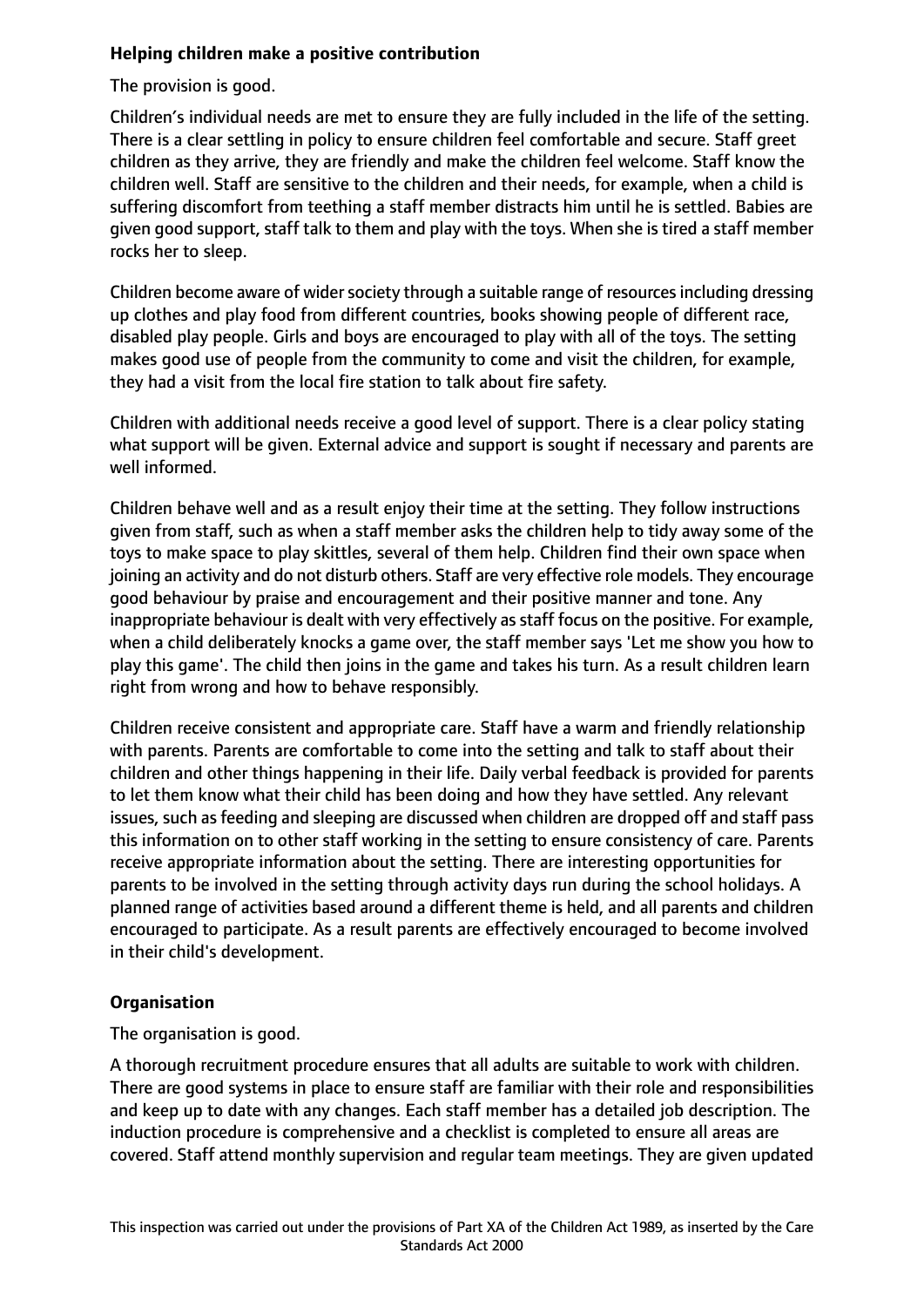copies of policies when they are changed. This positively impacts on the care provided for children to ensure it is consistent and appropriate.

There are effective systems in place to bring about improvements to benefit the children who attend. The setting is working towards the local authority quality assurance scheme. The setting is proactive in sharing good practice with other settings in the local area, focusing on outcomes for children. Staff attend relevant training and link this into information sharing with parents.

Staff are very well deployed throughout the session. They work with the children the whole of the time and do not wait for the children to come to them, they join in their games or set up new ones if the children are becoming distracted. The well organised environment gives children space and independence to move around. The variety of activities during the session means that children are stimulated. There are appropriate records to show which children are present during the session, although they do not currently show the exact time of arrival and departure which potentially compromises children's safety.

An organised operational plan is in place, which is clear and referenced to the National Standards. Appropriate documentation is held on file for each child. Overall children's needs are met.

#### **Improvements since the last inspection**

At the last care inspection the setting was asked to ensure staff are deployed to support children's play and learning with regards to the use of the book corner and to improve the safety and security of the garden.

The book area is attractively set up and comfortable for children to sit and read. Children frequently access this area and staff read them a story that they have selected promoting their learning and development. The garden has been completely landscaped with an attractive separate play area and garden for the children to use. The play area has a safety surface and both this and the garden are fully enclosed. As a result children can play safely outdoors.

#### **Complaints since the last inspection**

Since 1 April 2004 there have been no complaints made to Ofsted that required the provider or Ofsted to take any action in order to meet the National Standards.

The provider is required to keep a record of complaints made by parents, which they can see on request. The complaints record may contain complaints other than those made to Ofsted.